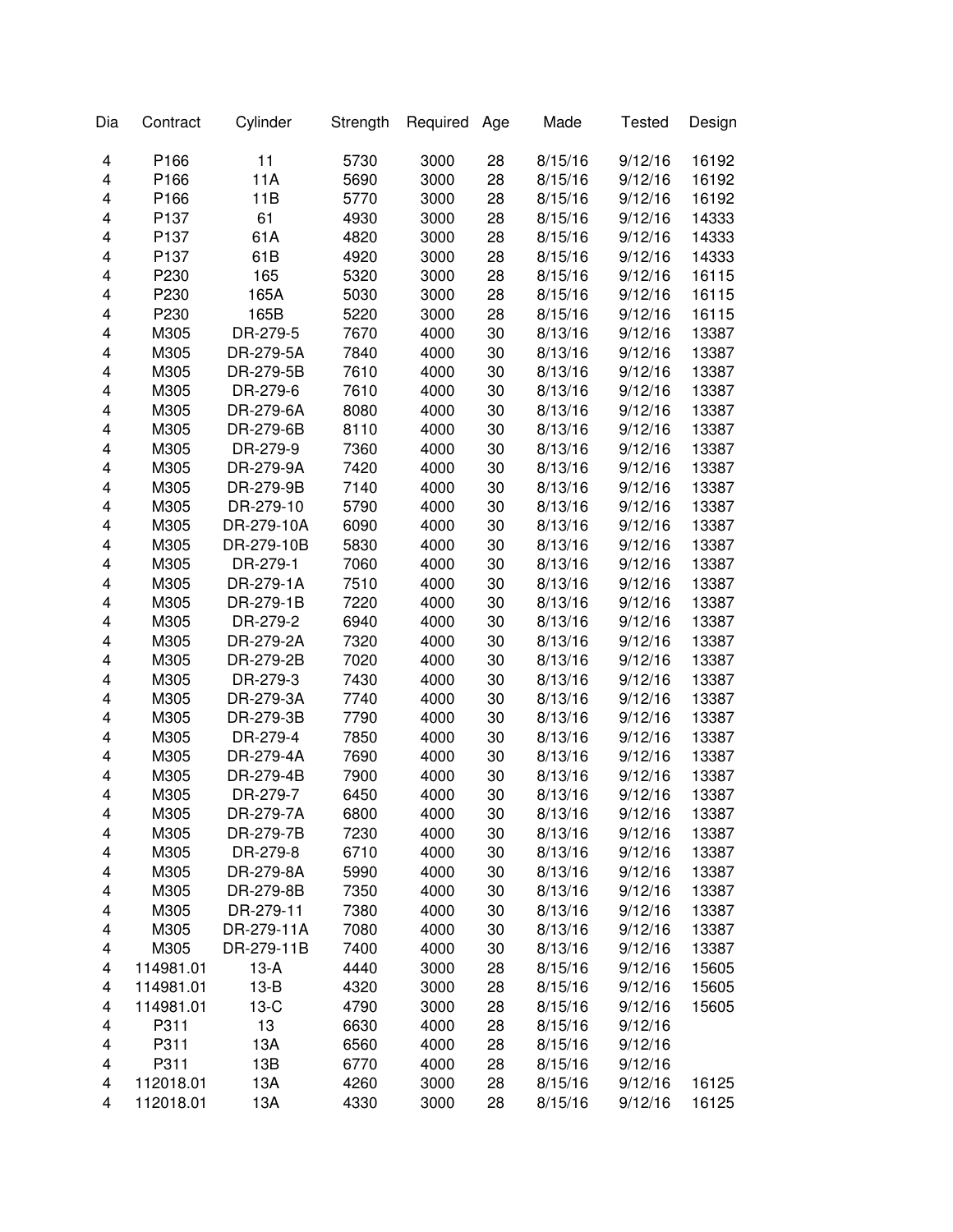| 4 | 112018.01        | 13A                     | 4650  | 3000 | 28 | 8/15/16 | 9/12/16 | 16125 |
|---|------------------|-------------------------|-------|------|----|---------|---------|-------|
| 4 | P921             | 15                      | 8560  | 3000 | 28 | 8/15/16 | 9/12/16 | 15548 |
| 4 | P921             | 15A                     | 9460  | 3000 | 28 | 8/15/16 | 9/12/16 | 15548 |
| 4 | P921             | 15B                     | 9320  | 3000 | 28 | 8/15/16 | 9/12/16 | 15548 |
| 4 | P327             | 18                      | 5330  | 3000 | 28 | 8/15/16 | 9/12/16 | 16509 |
| 4 | P327             | 18A                     | 5770  | 3000 | 28 | 8/15/16 | 9/12/16 | 16509 |
| 4 | P327             | 18B                     | 5250  | 3000 | 28 | 8/15/16 | 9/12/16 | 16509 |
| 4 | N307             | 121                     | 4830  | 3000 | 28 | 8/15/16 | 9/12/16 | 8111  |
| 4 | N307             | 121A                    | 5110  | 3000 | 28 | 8/15/16 | 9/12/16 | 8111  |
| 4 | N307             | 121B                    | 5070  | 3000 | 28 | 8/15/16 | 9/12/16 | 8111  |
| 4 | P047             | 145-A                   | 5190  | 3000 | 28 | 8/15/16 | 9/12/16 | 15199 |
| 4 | P047             | 145-A                   | 4690  | 3000 | 28 | 8/15/16 | 9/12/16 | 15199 |
| 4 | P047             | 145-A                   | 5030  | 3000 | 28 | 8/15/16 | 9/12/16 | 15199 |
| 4 | P047             | 146-A                   | 4170  | 3000 | 28 | 8/15/16 | 9/12/16 | 15199 |
| 4 | P047             | 146-A                   | 4570  | 3000 | 28 | 8/15/16 | 9/12/16 | 15199 |
| 4 | P047             | 146-A                   | 4480  | 3000 | 28 | 8/15/16 | 9/12/16 | 15199 |
| 4 | M384             | 170                     | 6180  | 3000 | 28 | 8/15/16 | 9/12/16 | 16286 |
| 4 | M384             | 170A                    | 6170  | 3000 | 28 | 8/15/16 | 9/12/16 | 16286 |
| 4 | M384             | 170B                    | 5700  | 3000 | 28 | 8/15/16 | 9/12/16 | 16286 |
| 4 | M384             | 171                     | 6910  | 3000 | 28 | 8/15/16 | 9/12/16 | 16286 |
| 4 | M384             | 171A                    | 6780  | 3000 | 28 | 8/15/16 | 9/12/16 | 16286 |
| 4 | M384             | 171B                    | 6850  | 3000 | 28 | 8/15/16 | 9/12/16 | 16286 |
| 4 | Q030             | 1A                      | 4880  | 3000 | 28 | 8/15/16 | 9/12/16 | 16475 |
| 4 | Q030             | 1A                      | 5150  | 3000 | 28 | 8/15/16 | 9/12/16 | 16475 |
| 4 | Q030             | 1A                      | 5170  | 3000 | 28 | 8/15/16 | 9/12/16 | 16475 |
| 4 | Q147             | $\overline{c}$          | 5700  | 3000 | 28 | 8/15/16 | 9/12/16 | 16286 |
| 4 | Q147             | 2A                      | 6050  | 3000 | 28 | 8/15/16 | 9/12/16 | 16286 |
| 4 | Q147             | 2B                      | 5620  | 3000 | 28 | 8/15/16 | 9/12/16 | 16286 |
| 4 | P277             | $\overline{\mathbf{4}}$ | 6160  | 3000 | 28 | 8/15/16 | 9/12/16 | 16059 |
| 4 | P277             | 4A                      | 5550  | 3000 | 28 | 8/15/16 | 9/12/16 | 16059 |
| 4 | P277             | 4B                      | 5620  | 3000 | 28 | 8/15/16 | 9/12/16 | 16059 |
| 4 | P229             | 7ARK                    | 12000 | 8000 | 28 | 8/15/16 | 9/12/16 | 14051 |
| 4 | P229             | 7ARK                    | 11600 | 8000 | 28 | 8/15/16 | 9/12/16 | 14051 |
| 4 | P229             | 7ARK                    | 11910 | 8000 | 28 | 8/15/16 | 9/12/16 | 14051 |
| 4 | P229             | 8-ARK                   | 11080 | 8000 | 28 | 8/15/16 | 9/12/16 | 14051 |
| 4 | P229             | 8-ARK                   | 11560 | 8000 | 28 | 8/15/16 | 9/12/16 | 14051 |
| 4 | P229             | 8-ARK                   | 11420 | 8000 | 28 | 8/15/16 | 9/12/16 | 14051 |
| 4 | Q061             | 10                      | 6610  | 3000 | 28 | 8/15/16 | 9/12/16 | 16380 |
| 4 | Q061             | 10A                     | 6460  | 3000 | 28 | 8/15/16 | 9/12/16 | 16380 |
| 4 | Q061             | 10B                     | 6660  | 3000 | 28 | 8/15/16 | 9/12/16 | 16380 |
| 4 | P291             | 11                      | 5790  | 4000 | 28 | 8/15/16 | 9/12/16 | 16338 |
| 4 | P <sub>291</sub> | 11A                     | 5690  | 4000 | 28 | 8/15/16 | 9/12/16 | 16338 |
| 4 | P291             | 11B                     | 5530  | 4000 | 28 | 8/15/16 | 9/12/16 | 16338 |
| 4 | Q015             | 14A                     | 3700  | 3000 | 28 | 8/15/16 | 9/12/16 | 15530 |
| 4 | Q015             | $14-A$                  | 3580  | 3000 | 28 | 8/15/16 | 9/12/16 | 15530 |
| 4 | Q015             | $14-A$                  | 3800  | 3000 | 28 | 8/15/16 | 9/12/16 | 15530 |
| 4 | Q015             | $15-A$                  | 4470  | 3000 | 28 | 8/15/16 | 9/12/16 | 15530 |
| 4 | Q015             | $15-A$                  | 4350  | 3000 | 28 | 8/15/16 | 9/12/16 | 15530 |
| 4 | Q015             | 15-A                    | 4570  | 3000 | 28 | 8/15/16 | 9/12/16 | 15530 |
| 4 | P929             | 19                      | 5270  | 3000 | 28 | 8/15/16 | 9/12/16 | 16255 |
| 4 | P929             | 19A                     | 5550  | 3000 | 28 | 8/15/16 | 9/12/16 | 16255 |
| 4 | P929             | 19B                     | 5400  | 3000 | 28 | 8/15/16 | 9/12/16 | 16255 |
|   |                  |                         |       |      |    |         |         |       |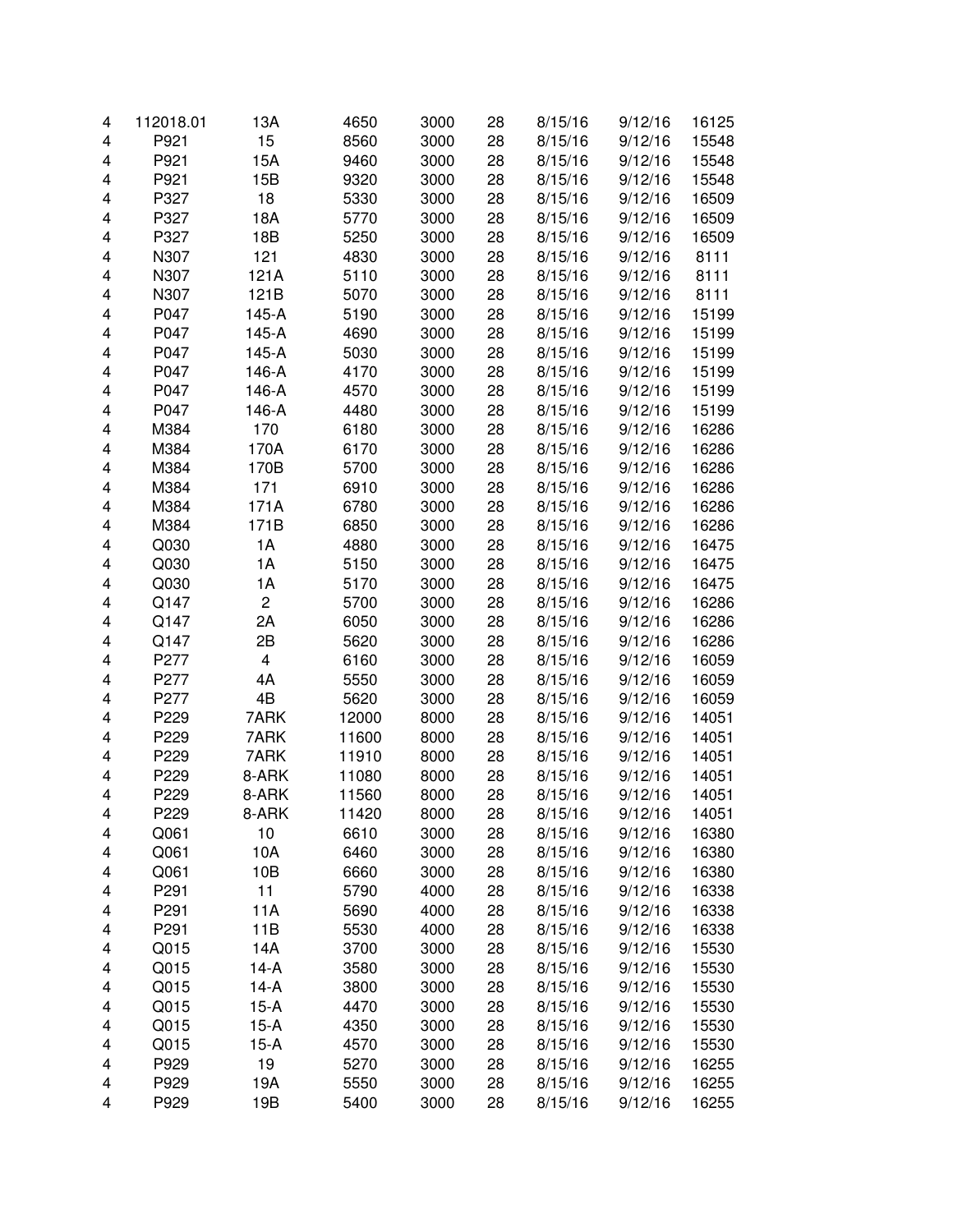| 4 | M950      | 351D         | 4190 | 3000 | 12 | 8/31/16 | 9/12/16 | 15521 |
|---|-----------|--------------|------|------|----|---------|---------|-------|
| 4 | M950      | 352D         | 4440 | 3000 | 10 | 9/2/16  | 9/12/16 | 15521 |
| 4 | N908      | $W-21$       | 4650 | 3000 | 28 | 8/15/16 | 9/12/16 | 16377 |
| 4 | N908      | <b>W-21A</b> | 4340 | 3000 | 28 | 8/15/16 | 9/12/16 | 16377 |
| 4 | N908      | W-21B        | 5210 | 3000 | 28 | 8/15/16 | 9/12/16 | 16377 |
| 4 | P261      | 27           | 5590 | 3000 | 28 | 8/15/16 | 9/12/16 | 14339 |
| 4 | P261      | 27A          | 5500 | 3000 | 28 | 8/15/16 | 9/12/16 | 14339 |
| 4 | P261      | 27B          | 5430 | 3000 | 28 | 8/15/16 | 9/12/16 | 14339 |
| 4 | 106578    | 55           | 6900 | 3000 | 28 | 8/15/16 | 9/12/16 | 16132 |
| 4 | 106578    | 55A          | 6750 | 3000 | 28 | 8/15/16 | 9/12/16 | 16132 |
| 4 | 106578    | 55B          | 6590 | 3000 | 28 | 8/15/16 | 9/12/16 | 16132 |
| 4 | P180      | 56           | 4830 | 3000 | 28 | 8/15/16 | 9/12/16 | 15587 |
| 4 | P180      | 56A          | 4650 | 3000 | 28 | 8/15/16 | 9/12/16 | 15587 |
| 4 | P180      | 56B          | 4640 | 3000 | 28 | 8/15/16 | 9/12/16 | 15587 |
| 4 | M305      | F-280        | 7010 | 3000 | 28 | 8/15/16 | 9/12/16 | 13108 |
| 4 | M305      | F-280A       | 7280 | 3000 | 28 | 8/15/16 | 9/12/16 | 13108 |
| 4 | M305      | F-280B       | 7170 | 3000 | 28 | 8/15/16 | 9/12/16 | 13108 |
| 4 | L041      | 328A         | 3510 | 3000 | 28 | 8/15/16 | 9/12/16 | 14369 |
| 4 | L041      | 328A         | 3430 | 3000 | 28 | 8/15/16 | 9/12/16 | 14369 |
| 4 | L041      | 328A         | 3480 | 3000 | 28 | 8/15/16 | 9/12/16 | 14369 |
| 4 | N343      | 88A          | 3930 | 3000 | 28 | 8/15/16 | 9/12/16 |       |
| 4 | N343      | 88A          | 4140 | 3000 | 28 | 8/15/16 | 9/12/16 |       |
| 4 | N343      | 88A          | 4280 | 3000 | 28 | 8/15/16 | 9/12/16 |       |
| 4 | N201      | 113A         | 5160 | 3000 | 28 | 8/15/16 | 9/12/16 | 14239 |
| 4 | N201      | 113A         | 5850 | 3000 | 28 | 8/15/16 | 9/12/16 | 14239 |
| 4 | N201      | 113A         | 5380 | 3000 | 28 | 8/15/16 | 9/12/16 | 14239 |
| 4 | N198      | 259          | 6170 | 3000 | 28 | 8/15/16 | 9/12/16 | 14296 |
| 4 | N198      | 259A         | 5880 | 3000 | 28 | 8/15/16 | 9/12/16 | 14296 |
| 4 | N198      | 259B         | 5860 | 3000 | 28 | 8/15/16 | 9/12/16 | 14296 |
| 4 | M950      | 339          | 6200 | 3000 | 28 | 8/15/16 | 9/12/16 | 15521 |
| 4 | M950      | 339A         | 6280 | 3000 | 28 | 8/15/16 | 9/12/16 | 15521 |
| 4 | M950      | 339B         | 5910 | 3000 | 28 | 8/15/16 | 9/12/16 | 15521 |
| 4 | Q181      | 3            | 4830 | 3000 | 28 | 8/16/16 | 9/13/16 | 15587 |
| 4 | Q181      | 3A           | 4980 | 3000 | 28 | 8/16/16 | 9/13/16 | 15587 |
| 4 | Q181      | 3B           | 4710 | 3000 | 28 | 8/16/16 | 9/13/16 | 15587 |
| 4 | 110692.01 | $28-A$       | 5970 | 4000 | 28 | 8/16/16 | 9/13/16 | 15311 |
| 4 | 110692.01 | 28-A         | 6070 | 4000 | 28 | 8/16/16 | 9/13/16 | 15311 |
| 4 | 110692.01 | 28-A         | 5790 | 4000 | 28 | 8/16/16 | 9/13/16 | 15311 |
| 4 | P108      | 57           | 3840 | 3000 | 28 | 8/16/16 | 9/13/16 | 15587 |
| 4 | P108      | 57A          | 3850 | 3000 | 28 | 8/16/16 | 9/13/16 | 15587 |
| 4 | P108      | 57B          | 3700 | 3000 | 28 | 8/16/16 | 9/13/16 | 15587 |
| 4 | N201      | $114-A$      | 4720 | 3000 | 28 | 8/16/16 | 9/13/16 | 14239 |
| 4 | N201      | $114-A$      | 5550 | 3000 | 28 | 8/16/16 | 9/13/16 | 14239 |
| 4 | N201      | $114-A$      | 6020 | 3000 | 28 | 8/16/16 | 9/13/16 | 14239 |
| 4 | N279      | 138          | 3980 | 3000 | 28 | 8/16/16 | 9/13/16 | 15007 |
| 4 | N279      | 138A         | 3690 | 3000 | 28 | 8/16/16 | 9/13/16 | 15007 |
| 4 | N279      | 138B         | 4250 | 3000 | 28 | 8/16/16 | 9/13/16 | 15007 |
| 4 | P230      | 166          | 4870 | 3000 | 28 | 8/16/16 | 9/13/16 | 16417 |
| 4 | P230      | 166A         | 4660 | 3000 | 28 | 8/16/16 | 9/13/16 | 16417 |
| 4 | P230      | 166B         | 4800 | 3000 | 28 | 8/16/16 | 9/13/16 | 16417 |
| 4 | P230      | 167          | 4530 | 4000 | 28 | 8/16/16 | 9/13/16 | 15050 |
| 4 | P230      | 167A         | 4620 | 4000 | 28 | 8/16/16 | 9/13/16 | 15050 |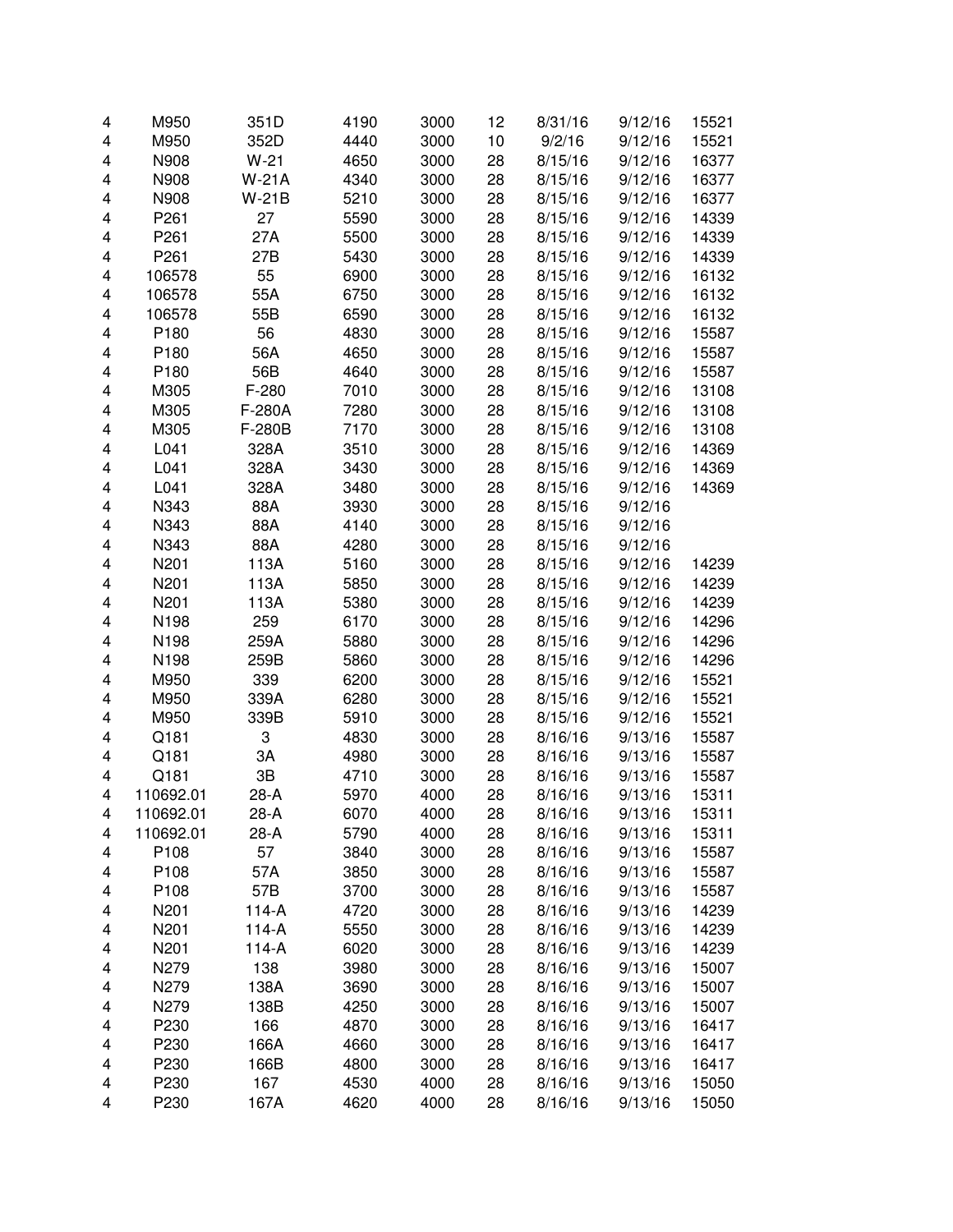| 4      | P230         | 167B           | 4510         | 4000         | 28             | 8/16/16            | 9/13/16            | 15050          |
|--------|--------------|----------------|--------------|--------------|----------------|--------------------|--------------------|----------------|
| 4      | Q130         | $\overline{c}$ | 3400         | 3000         | 28             | 8/16/16            | 9/13/16            | 16439          |
| 4      | Q130         | 2A             | 3320         | 3000         | 28             | 8/16/16            | 9/13/16            | 16439          |
| 4      | Q130         | 2B             | 3570         | 3000         | 28             | 8/16/16            | 9/13/16            | 16439          |
| 4      | Q103         | 4              | 4820         | 3000         | 28             | 8/16/16            | 9/13/16            | 11192          |
| 4      | Q103         | 4A             | 4570         | 3000         | 28             | 8/16/16            | 9/13/16            | 11192          |
| 4      | Q103         | 4B             | 4840         | 3000         | 28             | 8/16/16            | 9/13/16            | 11192          |
| 4      | P260         | 6              | 4090         | 3000         | 28             | 8/16/16            | 9/13/16            | 15584          |
| 4      | P260         | 6A             | 3910         | 3000         | 28             | 8/16/16            | 9/13/16            | 15584          |
| 4      | P260         | 6B             | 4140         | 3000         | 28             | 8/16/16            | 9/13/16            | 15584          |
| 4      | Q015         | $16-A$         | 5060         | 3000         | 28             | 8/16/16            | 9/13/16            | 15599          |
| 4      | Q015         | $16-A$         | 4900         | 3000         | 28             | 8/16/16            | 9/13/16            | 15599          |
| 4      | Q015         | $16-A$         | 4970         | 3000         | 28             | 8/16/16            | 9/13/16            | 15599          |
| 4      | P327         | 19             | 7710         | 3000         | 28             | 8/16/16            | 9/13/16            | 16509          |
| 4      | P327         | 19A            | 7470         | 3000         | 28             | 8/16/16            | 9/13/16            | 16509          |
| 4      | P327         | 19B            | 7590         | 3000         | 28             | 8/16/16            | 9/13/16            | 16509          |
| 4      | 114944       | 34             | 5710         | 3000         | 28             | 8/16/16            | 9/13/16            | 15393          |
| 4      | 114944       | 34A            | 5730         | 3000         | 28             | 8/16/16            | 9/13/16            | 15393          |
| 4      | P256         | 43             | 4960         | 4000         | 28             | 8/16/16            | 9/13/16            | 15612          |
| 4      | P256         | 43A            | 5270         | 4000         | 28             | 8/16/16            | 9/13/16            | 15612          |
| 4      | P256         | 43B            | 5520         | 4000         | 28             | 8/16/16            | 9/13/16            | 15612          |
| 4      | P247         | 60             | 5110         | 3000         | 28             | 8/16/16            | 9/13/16            | 16130          |
| 4      | P247         | 60A            | 4850         | 3000         | 28             | 8/16/16            | 9/13/16            | 16130          |
| 4      | P247         | 60B            | 4970         | 3000         | 28             | 8/16/16            | 9/13/16            | 16130          |
| 4      | M021         | 67             | 4630         | 3000         | 28             | 8/16/16            | 9/13/16            | 15393          |
| 4      | M021         | 67A            | 4500         | 3000         | 28             | 8/16/16            | 9/13/16            | 15393          |
| 4      | M021         | 67B            | 4450         | 3000         | 28             | 8/16/16            | 9/13/16            | 15393          |
| 4      | Q018         | $4-C$          | 3500         | 3000         | 14             | 8/30/16            | 9/13/16            | 15524          |
| 4      | Q018         | $4-D$          | 3450         | 3000         | 14             | 8/30/16            | 9/13/16            | 15524          |
| 4      | P922         | $21-C$         | 3550         | 3000         | 7              | 9/6/16             | 9/13/16            | 16086          |
| 4      | P168         | $22-C$         | 4140         | 3000         | $\overline{7}$ | 9/8/16             | 9/13/16            | 16120          |
| 4      | P079         | 113-C          | 4000         | 3000         | 14             | 8/30/16            | 9/13/16            | 15146          |
| 4      | P079         | $115-D$        | 4300         | 3000         | 7              | 9/6/16             | 9/13/16            | 15146          |
| 4      | N343         | 89-A           | 4760         | 3000         |                | 8/30/16            | 9/13/16            |                |
| 4      | N343         | 89-A           | 5080         | 3000         | 28<br>28       | 8/30/16            | 9/13/16            | 11027<br>11027 |
| 4      | N343         | 89-A           | 4560         | 3000         | 28             | 8/30/16            | 9/13/16            | 11027          |
|        |              |                |              |              |                |                    |                    |                |
| 4<br>4 | P079<br>P079 | 108<br>108A    | 6220<br>6640 | 3000<br>3000 | 28<br>28       | 8/16/16<br>8/16/16 | 9/13/16<br>9/13/16 | 15146<br>15146 |
|        | P079         | 108B           | 6960         | 3000         | 28             |                    | 9/13/16            | 15146          |
| 4      |              | 122            |              |              |                | 8/16/16            |                    |                |
| 4      | N307         |                | 5160         | 3000         | 28             | 8/16/16            | 9/13/16            | 8111<br>8111   |
| 4      | N307         | 122A           | 4990         | 3000         | 28             | 8/16/16            | 9/13/16            |                |
| 4      | N307         | 122B           | 5460         | 3000         | 28             | 8/16/16            | 9/13/16            | 8111           |
| 4      | P047         | 147-A          | 4710         | 3000         | 28             | 8/16/16            | 9/13/16            | 15199          |
| 4      | P047         | $147-A$        | 4790         | 3000         | 28             | 8/16/16            | 9/13/16            | 15199          |
| 4      | P047         | 147-A          | 4650         | 3000         | 28             | 8/16/16            | 9/13/16            | 15199          |
| 4      | M384         | 172            | 5420         | 3000         | 28             | 8/16/16            | 9/13/16            | 16286          |
| 4      | M384         | 172A           | 5880         | 3000         | 28             | 8/16/16            | 9/13/16            | 16286          |
| 4      | M384         | 172B           | 5640         | 3000         | 28             | 8/16/16            | 9/13/16            | 16286          |
| 4      | L041         | 329-A          | 4720         | 3000         | 28             | 8/16/16            | 9/13/16            | 13394          |
| 4      | L041         | 329-A          | 4590         | 3000         | 28             | 8/16/16            | 9/13/16            | 13394          |
| 4      | L041         | 329-A          | 4700         | 3000         | 28             | 8/16/16            | 9/13/16            | 13394          |
| 4      | M950         | 340            | 5690         | 3000         | 28             | 8/16/16            | 9/13/16            | 15521          |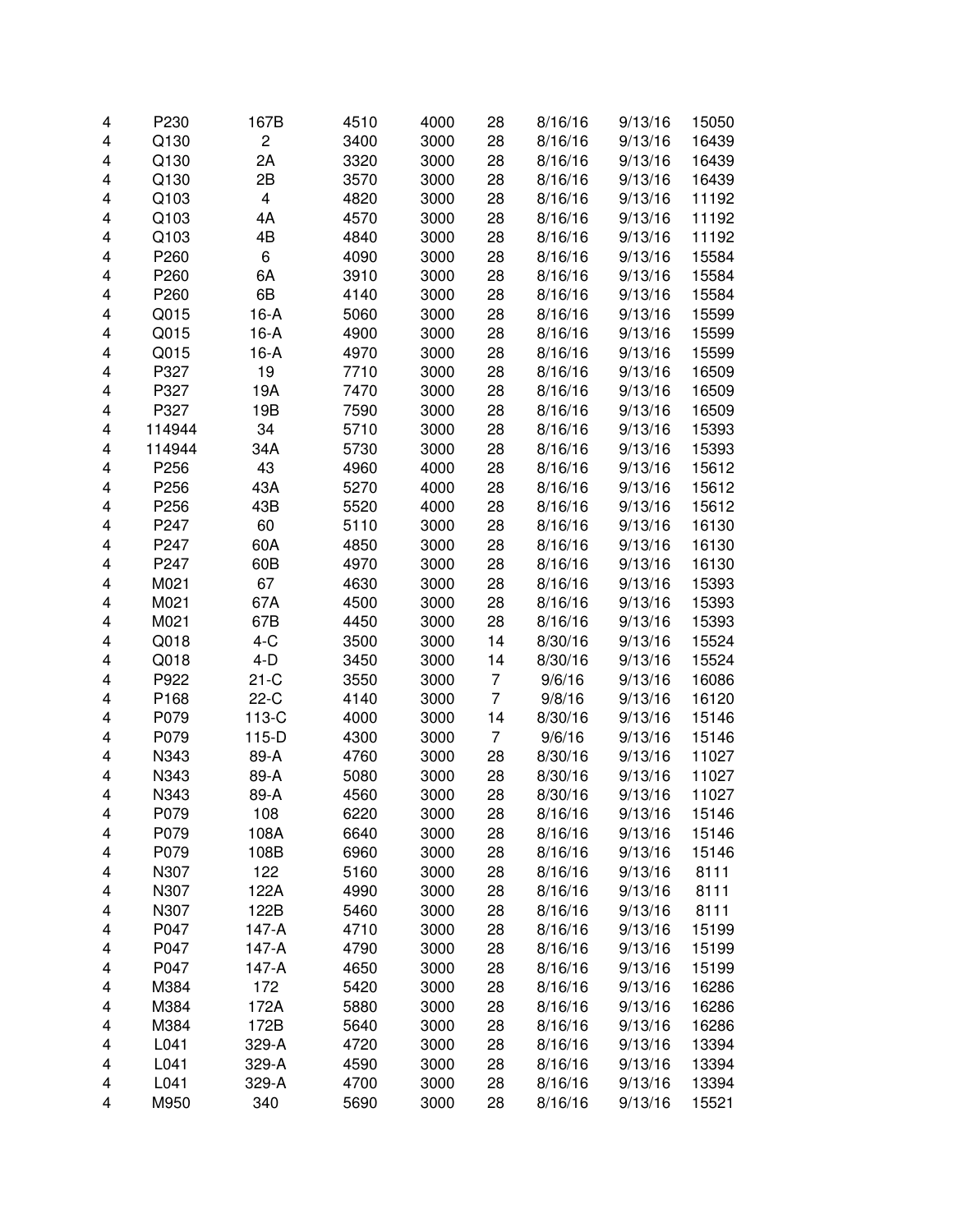| 4 | M950   | 340A              | 5510  | 3000 | 28 | 8/16/16 | 9/13/16 | 15521 |
|---|--------|-------------------|-------|------|----|---------|---------|-------|
| 4 | M950   | 340B              | 5510  | 3000 | 28 | 8/16/16 | 9/13/16 | 15521 |
| 4 | M950   | 341               | 6960  | 3000 | 28 | 8/16/16 | 9/13/16 | 15520 |
| 4 | M950   | 341A              | 7130  | 3000 | 28 | 8/16/16 | 9/13/16 | 15520 |
| 4 | M950   | 341B              | 6450  | 3000 | 28 | 8/16/16 | 9/13/16 | 15520 |
| 4 | M950   | 342               | 5310  | 3000 | 28 | 8/16/16 | 9/13/16 | 15521 |
| 4 | M950   | 342A              | 5810  | 3000 | 28 | 8/16/16 | 9/13/16 | 15521 |
| 4 | M950   | 342B              | 5470  | 3000 | 28 | 8/16/16 | 9/13/16 | 15521 |
| 4 | J363   | <b>BELL-364-A</b> | 3460  | 3000 | 28 | 8/16/16 | 9/13/16 | 14198 |
| 4 | J363   | <b>BELL-364-A</b> | 3620  | 3000 | 28 | 8/16/16 | 9/13/16 | 14198 |
| 4 | J363   | <b>BELL-364-A</b> | 3480  | 3000 | 28 | 8/16/16 | 9/13/16 | 14198 |
| 4 | M950   | 355-E             | 3720  | 3000 | 5  | 9/8/16  | 9/13/16 | 15520 |
| 4 | Q102   | $\overline{c}$    | 6240  | 3000 | 28 | 8/17/16 | 9/14/16 | 14333 |
| 4 | Q102   | 2A                | 6570  | 3000 | 28 | 8/17/16 | 9/14/16 | 14333 |
| 4 | Q102   | 2B                | 6320  | 3000 | 28 | 8/17/16 | 9/14/16 | 14333 |
| 4 | N908   | $W-22$            | 4930  | 3000 | 28 | 8/17/16 | 9/14/16 | 16377 |
| 4 | N908   | W-22A             | 4780  | 3000 | 28 | 8/17/16 | 9/14/16 | 16377 |
| 4 | N908   | <b>W-22B</b>      | 4780  | 3000 | 28 | 8/17/16 | 9/14/16 | 16377 |
| 4 | N331   | $4-C$             | 2990  | 3000 | 14 | 9/7/16  | 9/14/16 | 15393 |
| 4 | P922   | $22-C$            | 2280  | 3000 | 7  | 9/7/16  | 9/14/16 | 16086 |
| 4 | M950   | 351-C             | 4460  | 3000 | 14 | 8/31/16 | 9/14/16 | 15521 |
| 4 | M950   | 354-D             | 3590  | 3000 | 7  | 9/7/16  | 9/14/16 | 15521 |
| 6 | N198   | 261               | 4780  | 3000 | 28 | 8/17/16 | 9/14/16 | 15452 |
| 6 | N198   | 261A              | 5240  | 3000 | 28 | 8/17/16 | 9/14/16 | 15452 |
| 4 | P230   | 168               | 4320  | 3000 | 28 | 8/17/16 | 9/14/16 | 16115 |
| 4 | P230   | 168A              | 4620  | 3000 | 28 | 8/17/16 | 9/14/16 | 16115 |
| 4 | P230   | 168B              | 4170  | 3000 | 28 | 8/17/16 | 9/14/16 | 16115 |
| 4 | Q049   | 1                 | 6240  | 3000 | 28 | 8/17/16 | 9/14/16 | 16130 |
| 4 | Q049   | 1A                | 6580  | 3000 | 28 | 8/17/16 | 9/14/16 | 16130 |
| 4 | Q049   | 1B                | 5800  | 3000 | 28 | 8/17/16 | 9/14/16 | 16130 |
| 4 | 109607 | $1-A$             | 11260 | 3000 | 28 | 8/17/16 | 9/14/16 | 15522 |
| 4 | 109607 | $1-A$             | 11310 | 3000 | 28 | 8/17/16 | 9/14/16 | 15522 |
| 4 | 109607 | $1-A$             | 10850 | 3000 | 28 | 8/17/16 | 9/14/16 | 15522 |
| 4 | 109607 | $2-A$             | 10780 | 3000 | 28 | 8/17/16 | 9/14/16 | 15522 |
| 4 | 109607 | $2-A$             | 11490 | 3000 | 28 | 8/17/16 | 9/14/16 | 15522 |
| 4 | 109607 | $2-A$             | 12010 | 3000 | 28 | 8/17/16 | 9/14/16 | 15522 |
| 4 | Q130   | 3                 | 4350  | 3000 | 28 | 8/17/16 | 9/14/16 | 16439 |
| 4 | Q130   | 3A                | 4460  | 3000 | 28 | 8/17/16 | 9/14/16 | 16439 |
| 4 | Q130   | 3B                | 4190  | 3000 | 28 | 8/17/16 | 9/14/16 | 16439 |
| 4 | Q126   | 7-A               | 10740 | 6000 | 28 | 8/17/16 | 9/14/16 | 16504 |
| 4 | Q126   | 7-A               | 11600 | 6000 | 28 | 8/17/16 | 9/14/16 | 16504 |
| 4 | Q126   | $7-A$             | 12090 | 6000 | 28 | 8/17/16 | 9/14/16 | 16504 |
| 4 | Q126   | $8-A$             | 11800 | 6000 | 28 | 8/17/16 | 9/14/16 | 16504 |
| 4 | Q126   | $8-A$             | 11680 | 6000 | 28 | 8/17/16 | 9/14/16 | 16504 |
| 4 | Q126   | $8-A$             | 12370 | 6000 | 28 | 8/17/16 | 9/14/16 | 16504 |
| 4 | P311   | 14                | 6050  | 3000 | 28 | 8/17/16 | 9/14/16 |       |
| 4 | P311   | 14A               | 5960  | 3000 | 28 | 8/17/16 | 9/14/16 |       |
| 4 | P311   | 14B               | 6270  | 3000 | 28 | 8/17/16 | 9/14/16 |       |
| 4 | Q015   | $17-A$            | 4930  | 3000 | 28 | 8/17/16 | 9/14/16 | 15599 |
| 4 | Q015   | $17-A$            | 4740  | 3000 | 28 | 8/17/16 | 9/14/16 | 15599 |
| 4 | Q015   | $17-A$            | 4700  | 3000 | 28 | 8/17/16 | 9/14/16 | 15599 |
| 4 | N282   | $24-A$            | 5730  | 4000 | 28 | 8/17/16 | 9/14/16 | 16161 |
|   |        |                   |       |      |    |         |         |       |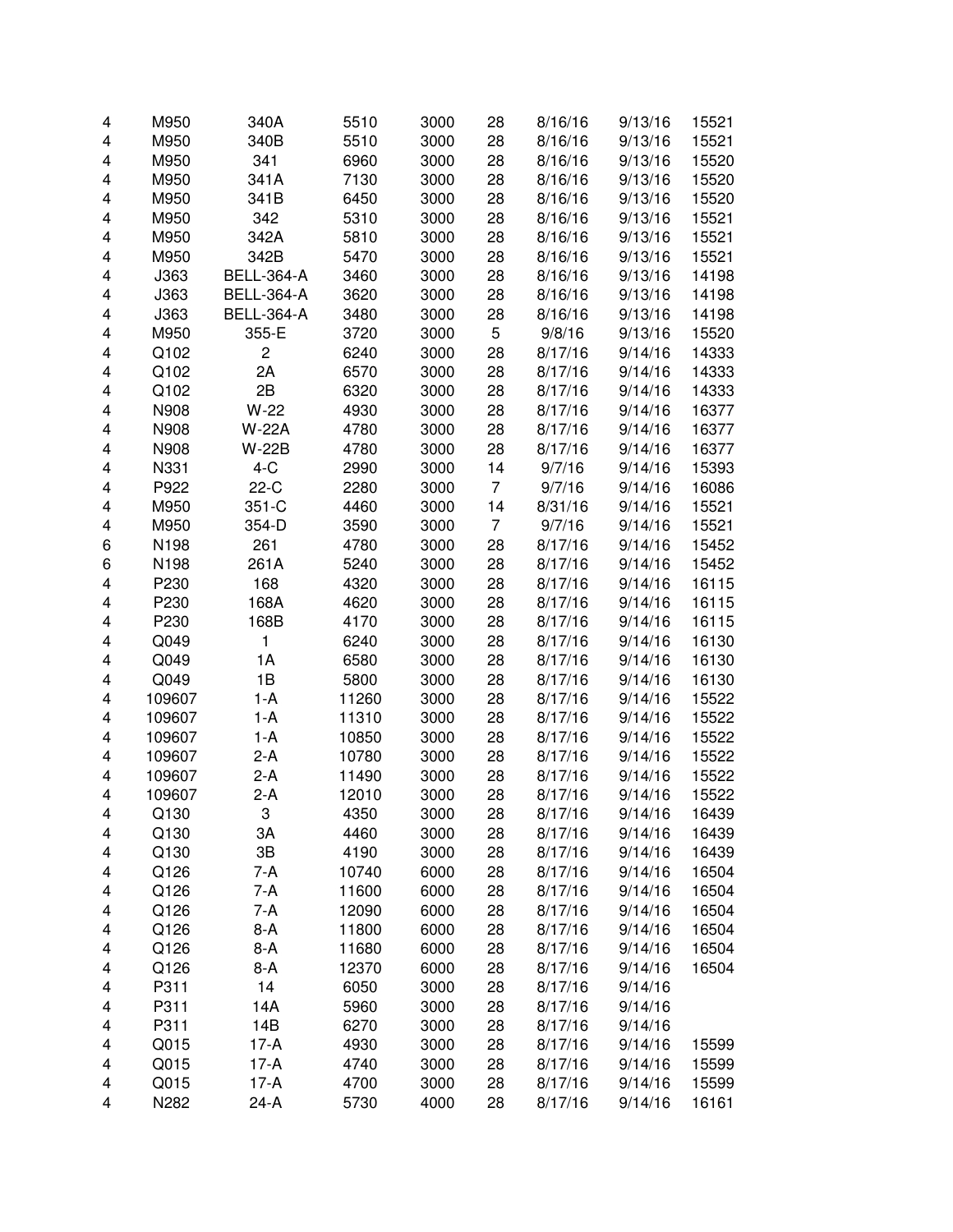| N282<br>24-A<br>5950<br>4000<br>28<br>8/17/16<br>16161<br>4<br>9/14/16<br>P190<br>27<br>6900<br>3000<br>15426<br>4<br>28<br>8/17/16<br>9/14/16<br>P190<br>27A<br>7080<br>3000<br>28<br>15426<br>4<br>8/17/16<br>9/14/16<br>P190<br>27B<br>3000<br>28<br>15426<br>4<br>7290<br>8/17/16<br>9/14/16<br>35<br>4<br>114944<br>6440<br>8000<br>28<br>8/17/16<br>9/14/16<br>15393<br>35A<br>8000<br>28<br>15393<br>4<br>114944<br>6720<br>8/17/16<br>9/14/16<br>58<br>4<br>P180<br>3670<br>3000<br>28<br>15587<br>8/17/16<br>9/14/16<br>4<br>P180<br>58A<br>3000<br>28<br>15587<br>3760<br>8/17/16<br>9/14/16<br>4<br>58B<br>3000<br>28<br>P180<br>3750<br>8/17/16<br>9/14/16<br>15587<br>4<br>62<br>4900<br>3000<br>28<br>P137<br>8/17/16<br>9/14/16<br>15433<br>4<br>62A<br>3000<br>28<br>P137<br>5120<br>8/17/16<br>9/14/16<br>15433<br>4<br>P137<br>62B<br>3000<br>28<br>15433<br>5260<br>8/17/16<br>9/14/16<br>68<br>4090<br>15393<br>4<br>M021<br>3000<br>28<br>8/17/16<br>9/14/16<br>M021<br>68A<br>4060<br>15393<br>4<br>3000<br>28<br>8/17/16<br>9/14/16<br>4<br>M021<br>68B<br>4050<br>28<br>15393<br>3000<br>8/17/16<br>9/14/16<br>4<br>M021<br>69<br>5940<br>28<br>8/17/16<br>16043<br>3000<br>9/14/16<br>4<br>M021<br>69A<br>6100<br>16043<br>3000<br>28<br>8/17/16<br>9/14/16<br>4<br>M021<br>69B<br>6240<br>16043<br>3000<br>28<br>8/17/16<br>9/14/16<br>N201<br>4620<br>28<br>14239<br>4<br>$115-A$<br>3000<br>8/17/16<br>9/14/16<br>5320<br>28<br>4<br>N201<br>$115-A$<br>3000<br>8/17/16<br>9/14/16<br>14239<br>N201<br>4<br>$115-A$<br>5840<br>3000<br>28<br>8/17/16<br>9/14/16<br>14239<br>P047<br>5870<br>3000<br>28<br>4<br>148-A<br>8/17/16<br>9/14/16<br>15199<br>4<br>P047<br>5920<br>3000<br>28<br>15199<br>148-A<br>8/17/16<br>9/14/16<br>4<br>P047<br>148-A<br>6010<br>3000<br>28<br>15199<br>8/17/16<br>9/14/16<br>4<br>P047<br>149-A<br>3000<br>28<br>15199<br>4750<br>8/17/16<br>9/14/16<br>4<br>P047<br>149-A<br>4620<br>3000<br>28<br>9/14/16<br>15199<br>8/17/16<br>4<br>P047<br>149-A<br>3000<br>28<br>15199<br>4740<br>8/17/16<br>9/14/16<br>4<br>P230<br><b>TN-168-TN-IA</b><br>4440<br>3000<br>28<br>16115<br>8/17/16<br>9/14/16<br>4<br>P230<br><b>TN-168A-IA</b><br>4410<br>3000<br>28<br>16115<br>8/17/16<br>9/14/16<br>4<br>P230<br><b>TN-168B-IA</b><br>4190<br>3000<br>16115<br>28<br>8/17/16<br>9/14/16<br>4<br>P230<br>170<br>4680<br>4000<br>28<br>8/17/16<br>9/14/16<br>15050<br>4<br>P230<br>170A<br>4550<br>4000<br>28<br>15050<br>8/17/16<br>9/14/16<br>4<br>P230<br>170B<br>4440<br>4000<br>15050<br>28<br>8/17/16<br>9/14/16<br>4<br>N165<br>14273<br>177<br>6770<br>3000<br>28<br>8/17/16<br>9/14/16<br>N165<br>8/17/16<br>14273<br>4<br>177A<br>6810<br>3000<br>28<br>9/14/16<br>9/14/16<br>4<br>N <sub>165</sub><br>177B<br>6890<br>3000<br>28<br>8/17/16<br>14273<br>260<br>N198<br>5920<br>3000<br>28<br>8/17/16<br>9/14/16<br>13034<br>4<br>N198<br>260A<br>28<br>8/17/16<br>13034<br>5330<br>3000<br>9/14/16<br>4<br>260B<br>3000<br>28<br>13034<br>N198<br>6010<br>8/17/16<br>9/14/16<br>4<br>$\overline{7}$<br>Q326<br>$1-D$<br>3300<br>3000<br>16127<br>9/8/16<br>9/15/16<br>4<br>9-ARK<br>10690<br>8000<br>28<br>14051<br>4<br>P229<br>8/18/16<br>9/15/16<br>8000<br>28<br>14051<br>4<br>P229<br>9-ARK<br>10980<br>8/18/16<br>9/15/16<br>28<br>8000<br>14051<br>4<br>P229<br>9-ARK<br>11020<br>8/18/16<br>9/15/16<br>28<br>P229<br>8000<br>14051<br>10-ARK<br>11580<br>8/18/16<br>9/15/16<br>4<br>10-ARK<br>8000<br>28<br>14051<br>P229<br>11620<br>8/18/16<br>9/15/16<br>4<br>P229<br>10-ARK<br>8000<br>28<br>14051<br>11450<br>8/18/16<br>9/15/16<br>4<br>12<br>P291<br>5580<br>3000<br>28<br>16338<br>4<br>8/18/16<br>9/15/16<br>P291<br>12A<br>5720<br>3000<br>28<br>16338<br>4<br>8/18/16<br>9/15/16<br>P291<br>12B<br>3000<br>16338<br>4<br>5650<br>28<br>8/18/16<br>9/15/16<br>Q015<br>3000<br>15599<br>4<br>$18-A$<br>4670<br>28<br>8/18/16<br>9/15/16<br>Q015<br>$18-A$<br>4730<br>28<br>8/18/16<br>15599<br>4<br>3000<br>9/15/16 | 4 | N282 | 24-A | 6150 | 4000 | 28 | 8/17/16 | 9/14/16 | 16161 |
|-----------------------------------------------------------------------------------------------------------------------------------------------------------------------------------------------------------------------------------------------------------------------------------------------------------------------------------------------------------------------------------------------------------------------------------------------------------------------------------------------------------------------------------------------------------------------------------------------------------------------------------------------------------------------------------------------------------------------------------------------------------------------------------------------------------------------------------------------------------------------------------------------------------------------------------------------------------------------------------------------------------------------------------------------------------------------------------------------------------------------------------------------------------------------------------------------------------------------------------------------------------------------------------------------------------------------------------------------------------------------------------------------------------------------------------------------------------------------------------------------------------------------------------------------------------------------------------------------------------------------------------------------------------------------------------------------------------------------------------------------------------------------------------------------------------------------------------------------------------------------------------------------------------------------------------------------------------------------------------------------------------------------------------------------------------------------------------------------------------------------------------------------------------------------------------------------------------------------------------------------------------------------------------------------------------------------------------------------------------------------------------------------------------------------------------------------------------------------------------------------------------------------------------------------------------------------------------------------------------------------------------------------------------------------------------------------------------------------------------------------------------------------------------------------------------------------------------------------------------------------------------------------------------------------------------------------------------------------------------------------------------------------------------------------------------------------------------------------------------------------------------------------------------------------------------------------------------------------------------------------------------------------------------------------------------------------------------------------------------------------------------------------------------------------------------------------------------------------------------------------------------------------------------------------------------------------------------------------------------------------------------------------------------------------------------------------------------------------------------------------------------------------------------------------------------------------------------------------------------------------------------------------------------------------------------------------------------------------------------------------------|---|------|------|------|------|----|---------|---------|-------|
|                                                                                                                                                                                                                                                                                                                                                                                                                                                                                                                                                                                                                                                                                                                                                                                                                                                                                                                                                                                                                                                                                                                                                                                                                                                                                                                                                                                                                                                                                                                                                                                                                                                                                                                                                                                                                                                                                                                                                                                                                                                                                                                                                                                                                                                                                                                                                                                                                                                                                                                                                                                                                                                                                                                                                                                                                                                                                                                                                                                                                                                                                                                                                                                                                                                                                                                                                                                                                                                                                                                                                                                                                                                                                                                                                                                                                                                                                                                                                                                                     |   |      |      |      |      |    |         |         |       |
|                                                                                                                                                                                                                                                                                                                                                                                                                                                                                                                                                                                                                                                                                                                                                                                                                                                                                                                                                                                                                                                                                                                                                                                                                                                                                                                                                                                                                                                                                                                                                                                                                                                                                                                                                                                                                                                                                                                                                                                                                                                                                                                                                                                                                                                                                                                                                                                                                                                                                                                                                                                                                                                                                                                                                                                                                                                                                                                                                                                                                                                                                                                                                                                                                                                                                                                                                                                                                                                                                                                                                                                                                                                                                                                                                                                                                                                                                                                                                                                                     |   |      |      |      |      |    |         |         |       |
|                                                                                                                                                                                                                                                                                                                                                                                                                                                                                                                                                                                                                                                                                                                                                                                                                                                                                                                                                                                                                                                                                                                                                                                                                                                                                                                                                                                                                                                                                                                                                                                                                                                                                                                                                                                                                                                                                                                                                                                                                                                                                                                                                                                                                                                                                                                                                                                                                                                                                                                                                                                                                                                                                                                                                                                                                                                                                                                                                                                                                                                                                                                                                                                                                                                                                                                                                                                                                                                                                                                                                                                                                                                                                                                                                                                                                                                                                                                                                                                                     |   |      |      |      |      |    |         |         |       |
|                                                                                                                                                                                                                                                                                                                                                                                                                                                                                                                                                                                                                                                                                                                                                                                                                                                                                                                                                                                                                                                                                                                                                                                                                                                                                                                                                                                                                                                                                                                                                                                                                                                                                                                                                                                                                                                                                                                                                                                                                                                                                                                                                                                                                                                                                                                                                                                                                                                                                                                                                                                                                                                                                                                                                                                                                                                                                                                                                                                                                                                                                                                                                                                                                                                                                                                                                                                                                                                                                                                                                                                                                                                                                                                                                                                                                                                                                                                                                                                                     |   |      |      |      |      |    |         |         |       |
|                                                                                                                                                                                                                                                                                                                                                                                                                                                                                                                                                                                                                                                                                                                                                                                                                                                                                                                                                                                                                                                                                                                                                                                                                                                                                                                                                                                                                                                                                                                                                                                                                                                                                                                                                                                                                                                                                                                                                                                                                                                                                                                                                                                                                                                                                                                                                                                                                                                                                                                                                                                                                                                                                                                                                                                                                                                                                                                                                                                                                                                                                                                                                                                                                                                                                                                                                                                                                                                                                                                                                                                                                                                                                                                                                                                                                                                                                                                                                                                                     |   |      |      |      |      |    |         |         |       |
|                                                                                                                                                                                                                                                                                                                                                                                                                                                                                                                                                                                                                                                                                                                                                                                                                                                                                                                                                                                                                                                                                                                                                                                                                                                                                                                                                                                                                                                                                                                                                                                                                                                                                                                                                                                                                                                                                                                                                                                                                                                                                                                                                                                                                                                                                                                                                                                                                                                                                                                                                                                                                                                                                                                                                                                                                                                                                                                                                                                                                                                                                                                                                                                                                                                                                                                                                                                                                                                                                                                                                                                                                                                                                                                                                                                                                                                                                                                                                                                                     |   |      |      |      |      |    |         |         |       |
|                                                                                                                                                                                                                                                                                                                                                                                                                                                                                                                                                                                                                                                                                                                                                                                                                                                                                                                                                                                                                                                                                                                                                                                                                                                                                                                                                                                                                                                                                                                                                                                                                                                                                                                                                                                                                                                                                                                                                                                                                                                                                                                                                                                                                                                                                                                                                                                                                                                                                                                                                                                                                                                                                                                                                                                                                                                                                                                                                                                                                                                                                                                                                                                                                                                                                                                                                                                                                                                                                                                                                                                                                                                                                                                                                                                                                                                                                                                                                                                                     |   |      |      |      |      |    |         |         |       |
|                                                                                                                                                                                                                                                                                                                                                                                                                                                                                                                                                                                                                                                                                                                                                                                                                                                                                                                                                                                                                                                                                                                                                                                                                                                                                                                                                                                                                                                                                                                                                                                                                                                                                                                                                                                                                                                                                                                                                                                                                                                                                                                                                                                                                                                                                                                                                                                                                                                                                                                                                                                                                                                                                                                                                                                                                                                                                                                                                                                                                                                                                                                                                                                                                                                                                                                                                                                                                                                                                                                                                                                                                                                                                                                                                                                                                                                                                                                                                                                                     |   |      |      |      |      |    |         |         |       |
|                                                                                                                                                                                                                                                                                                                                                                                                                                                                                                                                                                                                                                                                                                                                                                                                                                                                                                                                                                                                                                                                                                                                                                                                                                                                                                                                                                                                                                                                                                                                                                                                                                                                                                                                                                                                                                                                                                                                                                                                                                                                                                                                                                                                                                                                                                                                                                                                                                                                                                                                                                                                                                                                                                                                                                                                                                                                                                                                                                                                                                                                                                                                                                                                                                                                                                                                                                                                                                                                                                                                                                                                                                                                                                                                                                                                                                                                                                                                                                                                     |   |      |      |      |      |    |         |         |       |
|                                                                                                                                                                                                                                                                                                                                                                                                                                                                                                                                                                                                                                                                                                                                                                                                                                                                                                                                                                                                                                                                                                                                                                                                                                                                                                                                                                                                                                                                                                                                                                                                                                                                                                                                                                                                                                                                                                                                                                                                                                                                                                                                                                                                                                                                                                                                                                                                                                                                                                                                                                                                                                                                                                                                                                                                                                                                                                                                                                                                                                                                                                                                                                                                                                                                                                                                                                                                                                                                                                                                                                                                                                                                                                                                                                                                                                                                                                                                                                                                     |   |      |      |      |      |    |         |         |       |
|                                                                                                                                                                                                                                                                                                                                                                                                                                                                                                                                                                                                                                                                                                                                                                                                                                                                                                                                                                                                                                                                                                                                                                                                                                                                                                                                                                                                                                                                                                                                                                                                                                                                                                                                                                                                                                                                                                                                                                                                                                                                                                                                                                                                                                                                                                                                                                                                                                                                                                                                                                                                                                                                                                                                                                                                                                                                                                                                                                                                                                                                                                                                                                                                                                                                                                                                                                                                                                                                                                                                                                                                                                                                                                                                                                                                                                                                                                                                                                                                     |   |      |      |      |      |    |         |         |       |
|                                                                                                                                                                                                                                                                                                                                                                                                                                                                                                                                                                                                                                                                                                                                                                                                                                                                                                                                                                                                                                                                                                                                                                                                                                                                                                                                                                                                                                                                                                                                                                                                                                                                                                                                                                                                                                                                                                                                                                                                                                                                                                                                                                                                                                                                                                                                                                                                                                                                                                                                                                                                                                                                                                                                                                                                                                                                                                                                                                                                                                                                                                                                                                                                                                                                                                                                                                                                                                                                                                                                                                                                                                                                                                                                                                                                                                                                                                                                                                                                     |   |      |      |      |      |    |         |         |       |
|                                                                                                                                                                                                                                                                                                                                                                                                                                                                                                                                                                                                                                                                                                                                                                                                                                                                                                                                                                                                                                                                                                                                                                                                                                                                                                                                                                                                                                                                                                                                                                                                                                                                                                                                                                                                                                                                                                                                                                                                                                                                                                                                                                                                                                                                                                                                                                                                                                                                                                                                                                                                                                                                                                                                                                                                                                                                                                                                                                                                                                                                                                                                                                                                                                                                                                                                                                                                                                                                                                                                                                                                                                                                                                                                                                                                                                                                                                                                                                                                     |   |      |      |      |      |    |         |         |       |
|                                                                                                                                                                                                                                                                                                                                                                                                                                                                                                                                                                                                                                                                                                                                                                                                                                                                                                                                                                                                                                                                                                                                                                                                                                                                                                                                                                                                                                                                                                                                                                                                                                                                                                                                                                                                                                                                                                                                                                                                                                                                                                                                                                                                                                                                                                                                                                                                                                                                                                                                                                                                                                                                                                                                                                                                                                                                                                                                                                                                                                                                                                                                                                                                                                                                                                                                                                                                                                                                                                                                                                                                                                                                                                                                                                                                                                                                                                                                                                                                     |   |      |      |      |      |    |         |         |       |
|                                                                                                                                                                                                                                                                                                                                                                                                                                                                                                                                                                                                                                                                                                                                                                                                                                                                                                                                                                                                                                                                                                                                                                                                                                                                                                                                                                                                                                                                                                                                                                                                                                                                                                                                                                                                                                                                                                                                                                                                                                                                                                                                                                                                                                                                                                                                                                                                                                                                                                                                                                                                                                                                                                                                                                                                                                                                                                                                                                                                                                                                                                                                                                                                                                                                                                                                                                                                                                                                                                                                                                                                                                                                                                                                                                                                                                                                                                                                                                                                     |   |      |      |      |      |    |         |         |       |
|                                                                                                                                                                                                                                                                                                                                                                                                                                                                                                                                                                                                                                                                                                                                                                                                                                                                                                                                                                                                                                                                                                                                                                                                                                                                                                                                                                                                                                                                                                                                                                                                                                                                                                                                                                                                                                                                                                                                                                                                                                                                                                                                                                                                                                                                                                                                                                                                                                                                                                                                                                                                                                                                                                                                                                                                                                                                                                                                                                                                                                                                                                                                                                                                                                                                                                                                                                                                                                                                                                                                                                                                                                                                                                                                                                                                                                                                                                                                                                                                     |   |      |      |      |      |    |         |         |       |
|                                                                                                                                                                                                                                                                                                                                                                                                                                                                                                                                                                                                                                                                                                                                                                                                                                                                                                                                                                                                                                                                                                                                                                                                                                                                                                                                                                                                                                                                                                                                                                                                                                                                                                                                                                                                                                                                                                                                                                                                                                                                                                                                                                                                                                                                                                                                                                                                                                                                                                                                                                                                                                                                                                                                                                                                                                                                                                                                                                                                                                                                                                                                                                                                                                                                                                                                                                                                                                                                                                                                                                                                                                                                                                                                                                                                                                                                                                                                                                                                     |   |      |      |      |      |    |         |         |       |
|                                                                                                                                                                                                                                                                                                                                                                                                                                                                                                                                                                                                                                                                                                                                                                                                                                                                                                                                                                                                                                                                                                                                                                                                                                                                                                                                                                                                                                                                                                                                                                                                                                                                                                                                                                                                                                                                                                                                                                                                                                                                                                                                                                                                                                                                                                                                                                                                                                                                                                                                                                                                                                                                                                                                                                                                                                                                                                                                                                                                                                                                                                                                                                                                                                                                                                                                                                                                                                                                                                                                                                                                                                                                                                                                                                                                                                                                                                                                                                                                     |   |      |      |      |      |    |         |         |       |
|                                                                                                                                                                                                                                                                                                                                                                                                                                                                                                                                                                                                                                                                                                                                                                                                                                                                                                                                                                                                                                                                                                                                                                                                                                                                                                                                                                                                                                                                                                                                                                                                                                                                                                                                                                                                                                                                                                                                                                                                                                                                                                                                                                                                                                                                                                                                                                                                                                                                                                                                                                                                                                                                                                                                                                                                                                                                                                                                                                                                                                                                                                                                                                                                                                                                                                                                                                                                                                                                                                                                                                                                                                                                                                                                                                                                                                                                                                                                                                                                     |   |      |      |      |      |    |         |         |       |
|                                                                                                                                                                                                                                                                                                                                                                                                                                                                                                                                                                                                                                                                                                                                                                                                                                                                                                                                                                                                                                                                                                                                                                                                                                                                                                                                                                                                                                                                                                                                                                                                                                                                                                                                                                                                                                                                                                                                                                                                                                                                                                                                                                                                                                                                                                                                                                                                                                                                                                                                                                                                                                                                                                                                                                                                                                                                                                                                                                                                                                                                                                                                                                                                                                                                                                                                                                                                                                                                                                                                                                                                                                                                                                                                                                                                                                                                                                                                                                                                     |   |      |      |      |      |    |         |         |       |
|                                                                                                                                                                                                                                                                                                                                                                                                                                                                                                                                                                                                                                                                                                                                                                                                                                                                                                                                                                                                                                                                                                                                                                                                                                                                                                                                                                                                                                                                                                                                                                                                                                                                                                                                                                                                                                                                                                                                                                                                                                                                                                                                                                                                                                                                                                                                                                                                                                                                                                                                                                                                                                                                                                                                                                                                                                                                                                                                                                                                                                                                                                                                                                                                                                                                                                                                                                                                                                                                                                                                                                                                                                                                                                                                                                                                                                                                                                                                                                                                     |   |      |      |      |      |    |         |         |       |
|                                                                                                                                                                                                                                                                                                                                                                                                                                                                                                                                                                                                                                                                                                                                                                                                                                                                                                                                                                                                                                                                                                                                                                                                                                                                                                                                                                                                                                                                                                                                                                                                                                                                                                                                                                                                                                                                                                                                                                                                                                                                                                                                                                                                                                                                                                                                                                                                                                                                                                                                                                                                                                                                                                                                                                                                                                                                                                                                                                                                                                                                                                                                                                                                                                                                                                                                                                                                                                                                                                                                                                                                                                                                                                                                                                                                                                                                                                                                                                                                     |   |      |      |      |      |    |         |         |       |
|                                                                                                                                                                                                                                                                                                                                                                                                                                                                                                                                                                                                                                                                                                                                                                                                                                                                                                                                                                                                                                                                                                                                                                                                                                                                                                                                                                                                                                                                                                                                                                                                                                                                                                                                                                                                                                                                                                                                                                                                                                                                                                                                                                                                                                                                                                                                                                                                                                                                                                                                                                                                                                                                                                                                                                                                                                                                                                                                                                                                                                                                                                                                                                                                                                                                                                                                                                                                                                                                                                                                                                                                                                                                                                                                                                                                                                                                                                                                                                                                     |   |      |      |      |      |    |         |         |       |
|                                                                                                                                                                                                                                                                                                                                                                                                                                                                                                                                                                                                                                                                                                                                                                                                                                                                                                                                                                                                                                                                                                                                                                                                                                                                                                                                                                                                                                                                                                                                                                                                                                                                                                                                                                                                                                                                                                                                                                                                                                                                                                                                                                                                                                                                                                                                                                                                                                                                                                                                                                                                                                                                                                                                                                                                                                                                                                                                                                                                                                                                                                                                                                                                                                                                                                                                                                                                                                                                                                                                                                                                                                                                                                                                                                                                                                                                                                                                                                                                     |   |      |      |      |      |    |         |         |       |
|                                                                                                                                                                                                                                                                                                                                                                                                                                                                                                                                                                                                                                                                                                                                                                                                                                                                                                                                                                                                                                                                                                                                                                                                                                                                                                                                                                                                                                                                                                                                                                                                                                                                                                                                                                                                                                                                                                                                                                                                                                                                                                                                                                                                                                                                                                                                                                                                                                                                                                                                                                                                                                                                                                                                                                                                                                                                                                                                                                                                                                                                                                                                                                                                                                                                                                                                                                                                                                                                                                                                                                                                                                                                                                                                                                                                                                                                                                                                                                                                     |   |      |      |      |      |    |         |         |       |
|                                                                                                                                                                                                                                                                                                                                                                                                                                                                                                                                                                                                                                                                                                                                                                                                                                                                                                                                                                                                                                                                                                                                                                                                                                                                                                                                                                                                                                                                                                                                                                                                                                                                                                                                                                                                                                                                                                                                                                                                                                                                                                                                                                                                                                                                                                                                                                                                                                                                                                                                                                                                                                                                                                                                                                                                                                                                                                                                                                                                                                                                                                                                                                                                                                                                                                                                                                                                                                                                                                                                                                                                                                                                                                                                                                                                                                                                                                                                                                                                     |   |      |      |      |      |    |         |         |       |
|                                                                                                                                                                                                                                                                                                                                                                                                                                                                                                                                                                                                                                                                                                                                                                                                                                                                                                                                                                                                                                                                                                                                                                                                                                                                                                                                                                                                                                                                                                                                                                                                                                                                                                                                                                                                                                                                                                                                                                                                                                                                                                                                                                                                                                                                                                                                                                                                                                                                                                                                                                                                                                                                                                                                                                                                                                                                                                                                                                                                                                                                                                                                                                                                                                                                                                                                                                                                                                                                                                                                                                                                                                                                                                                                                                                                                                                                                                                                                                                                     |   |      |      |      |      |    |         |         |       |
|                                                                                                                                                                                                                                                                                                                                                                                                                                                                                                                                                                                                                                                                                                                                                                                                                                                                                                                                                                                                                                                                                                                                                                                                                                                                                                                                                                                                                                                                                                                                                                                                                                                                                                                                                                                                                                                                                                                                                                                                                                                                                                                                                                                                                                                                                                                                                                                                                                                                                                                                                                                                                                                                                                                                                                                                                                                                                                                                                                                                                                                                                                                                                                                                                                                                                                                                                                                                                                                                                                                                                                                                                                                                                                                                                                                                                                                                                                                                                                                                     |   |      |      |      |      |    |         |         |       |
|                                                                                                                                                                                                                                                                                                                                                                                                                                                                                                                                                                                                                                                                                                                                                                                                                                                                                                                                                                                                                                                                                                                                                                                                                                                                                                                                                                                                                                                                                                                                                                                                                                                                                                                                                                                                                                                                                                                                                                                                                                                                                                                                                                                                                                                                                                                                                                                                                                                                                                                                                                                                                                                                                                                                                                                                                                                                                                                                                                                                                                                                                                                                                                                                                                                                                                                                                                                                                                                                                                                                                                                                                                                                                                                                                                                                                                                                                                                                                                                                     |   |      |      |      |      |    |         |         |       |
|                                                                                                                                                                                                                                                                                                                                                                                                                                                                                                                                                                                                                                                                                                                                                                                                                                                                                                                                                                                                                                                                                                                                                                                                                                                                                                                                                                                                                                                                                                                                                                                                                                                                                                                                                                                                                                                                                                                                                                                                                                                                                                                                                                                                                                                                                                                                                                                                                                                                                                                                                                                                                                                                                                                                                                                                                                                                                                                                                                                                                                                                                                                                                                                                                                                                                                                                                                                                                                                                                                                                                                                                                                                                                                                                                                                                                                                                                                                                                                                                     |   |      |      |      |      |    |         |         |       |
|                                                                                                                                                                                                                                                                                                                                                                                                                                                                                                                                                                                                                                                                                                                                                                                                                                                                                                                                                                                                                                                                                                                                                                                                                                                                                                                                                                                                                                                                                                                                                                                                                                                                                                                                                                                                                                                                                                                                                                                                                                                                                                                                                                                                                                                                                                                                                                                                                                                                                                                                                                                                                                                                                                                                                                                                                                                                                                                                                                                                                                                                                                                                                                                                                                                                                                                                                                                                                                                                                                                                                                                                                                                                                                                                                                                                                                                                                                                                                                                                     |   |      |      |      |      |    |         |         |       |
|                                                                                                                                                                                                                                                                                                                                                                                                                                                                                                                                                                                                                                                                                                                                                                                                                                                                                                                                                                                                                                                                                                                                                                                                                                                                                                                                                                                                                                                                                                                                                                                                                                                                                                                                                                                                                                                                                                                                                                                                                                                                                                                                                                                                                                                                                                                                                                                                                                                                                                                                                                                                                                                                                                                                                                                                                                                                                                                                                                                                                                                                                                                                                                                                                                                                                                                                                                                                                                                                                                                                                                                                                                                                                                                                                                                                                                                                                                                                                                                                     |   |      |      |      |      |    |         |         |       |
|                                                                                                                                                                                                                                                                                                                                                                                                                                                                                                                                                                                                                                                                                                                                                                                                                                                                                                                                                                                                                                                                                                                                                                                                                                                                                                                                                                                                                                                                                                                                                                                                                                                                                                                                                                                                                                                                                                                                                                                                                                                                                                                                                                                                                                                                                                                                                                                                                                                                                                                                                                                                                                                                                                                                                                                                                                                                                                                                                                                                                                                                                                                                                                                                                                                                                                                                                                                                                                                                                                                                                                                                                                                                                                                                                                                                                                                                                                                                                                                                     |   |      |      |      |      |    |         |         |       |
|                                                                                                                                                                                                                                                                                                                                                                                                                                                                                                                                                                                                                                                                                                                                                                                                                                                                                                                                                                                                                                                                                                                                                                                                                                                                                                                                                                                                                                                                                                                                                                                                                                                                                                                                                                                                                                                                                                                                                                                                                                                                                                                                                                                                                                                                                                                                                                                                                                                                                                                                                                                                                                                                                                                                                                                                                                                                                                                                                                                                                                                                                                                                                                                                                                                                                                                                                                                                                                                                                                                                                                                                                                                                                                                                                                                                                                                                                                                                                                                                     |   |      |      |      |      |    |         |         |       |
|                                                                                                                                                                                                                                                                                                                                                                                                                                                                                                                                                                                                                                                                                                                                                                                                                                                                                                                                                                                                                                                                                                                                                                                                                                                                                                                                                                                                                                                                                                                                                                                                                                                                                                                                                                                                                                                                                                                                                                                                                                                                                                                                                                                                                                                                                                                                                                                                                                                                                                                                                                                                                                                                                                                                                                                                                                                                                                                                                                                                                                                                                                                                                                                                                                                                                                                                                                                                                                                                                                                                                                                                                                                                                                                                                                                                                                                                                                                                                                                                     |   |      |      |      |      |    |         |         |       |
|                                                                                                                                                                                                                                                                                                                                                                                                                                                                                                                                                                                                                                                                                                                                                                                                                                                                                                                                                                                                                                                                                                                                                                                                                                                                                                                                                                                                                                                                                                                                                                                                                                                                                                                                                                                                                                                                                                                                                                                                                                                                                                                                                                                                                                                                                                                                                                                                                                                                                                                                                                                                                                                                                                                                                                                                                                                                                                                                                                                                                                                                                                                                                                                                                                                                                                                                                                                                                                                                                                                                                                                                                                                                                                                                                                                                                                                                                                                                                                                                     |   |      |      |      |      |    |         |         |       |
|                                                                                                                                                                                                                                                                                                                                                                                                                                                                                                                                                                                                                                                                                                                                                                                                                                                                                                                                                                                                                                                                                                                                                                                                                                                                                                                                                                                                                                                                                                                                                                                                                                                                                                                                                                                                                                                                                                                                                                                                                                                                                                                                                                                                                                                                                                                                                                                                                                                                                                                                                                                                                                                                                                                                                                                                                                                                                                                                                                                                                                                                                                                                                                                                                                                                                                                                                                                                                                                                                                                                                                                                                                                                                                                                                                                                                                                                                                                                                                                                     |   |      |      |      |      |    |         |         |       |
|                                                                                                                                                                                                                                                                                                                                                                                                                                                                                                                                                                                                                                                                                                                                                                                                                                                                                                                                                                                                                                                                                                                                                                                                                                                                                                                                                                                                                                                                                                                                                                                                                                                                                                                                                                                                                                                                                                                                                                                                                                                                                                                                                                                                                                                                                                                                                                                                                                                                                                                                                                                                                                                                                                                                                                                                                                                                                                                                                                                                                                                                                                                                                                                                                                                                                                                                                                                                                                                                                                                                                                                                                                                                                                                                                                                                                                                                                                                                                                                                     |   |      |      |      |      |    |         |         |       |
|                                                                                                                                                                                                                                                                                                                                                                                                                                                                                                                                                                                                                                                                                                                                                                                                                                                                                                                                                                                                                                                                                                                                                                                                                                                                                                                                                                                                                                                                                                                                                                                                                                                                                                                                                                                                                                                                                                                                                                                                                                                                                                                                                                                                                                                                                                                                                                                                                                                                                                                                                                                                                                                                                                                                                                                                                                                                                                                                                                                                                                                                                                                                                                                                                                                                                                                                                                                                                                                                                                                                                                                                                                                                                                                                                                                                                                                                                                                                                                                                     |   |      |      |      |      |    |         |         |       |
|                                                                                                                                                                                                                                                                                                                                                                                                                                                                                                                                                                                                                                                                                                                                                                                                                                                                                                                                                                                                                                                                                                                                                                                                                                                                                                                                                                                                                                                                                                                                                                                                                                                                                                                                                                                                                                                                                                                                                                                                                                                                                                                                                                                                                                                                                                                                                                                                                                                                                                                                                                                                                                                                                                                                                                                                                                                                                                                                                                                                                                                                                                                                                                                                                                                                                                                                                                                                                                                                                                                                                                                                                                                                                                                                                                                                                                                                                                                                                                                                     |   |      |      |      |      |    |         |         |       |
|                                                                                                                                                                                                                                                                                                                                                                                                                                                                                                                                                                                                                                                                                                                                                                                                                                                                                                                                                                                                                                                                                                                                                                                                                                                                                                                                                                                                                                                                                                                                                                                                                                                                                                                                                                                                                                                                                                                                                                                                                                                                                                                                                                                                                                                                                                                                                                                                                                                                                                                                                                                                                                                                                                                                                                                                                                                                                                                                                                                                                                                                                                                                                                                                                                                                                                                                                                                                                                                                                                                                                                                                                                                                                                                                                                                                                                                                                                                                                                                                     |   |      |      |      |      |    |         |         |       |
|                                                                                                                                                                                                                                                                                                                                                                                                                                                                                                                                                                                                                                                                                                                                                                                                                                                                                                                                                                                                                                                                                                                                                                                                                                                                                                                                                                                                                                                                                                                                                                                                                                                                                                                                                                                                                                                                                                                                                                                                                                                                                                                                                                                                                                                                                                                                                                                                                                                                                                                                                                                                                                                                                                                                                                                                                                                                                                                                                                                                                                                                                                                                                                                                                                                                                                                                                                                                                                                                                                                                                                                                                                                                                                                                                                                                                                                                                                                                                                                                     |   |      |      |      |      |    |         |         |       |
|                                                                                                                                                                                                                                                                                                                                                                                                                                                                                                                                                                                                                                                                                                                                                                                                                                                                                                                                                                                                                                                                                                                                                                                                                                                                                                                                                                                                                                                                                                                                                                                                                                                                                                                                                                                                                                                                                                                                                                                                                                                                                                                                                                                                                                                                                                                                                                                                                                                                                                                                                                                                                                                                                                                                                                                                                                                                                                                                                                                                                                                                                                                                                                                                                                                                                                                                                                                                                                                                                                                                                                                                                                                                                                                                                                                                                                                                                                                                                                                                     |   |      |      |      |      |    |         |         |       |
|                                                                                                                                                                                                                                                                                                                                                                                                                                                                                                                                                                                                                                                                                                                                                                                                                                                                                                                                                                                                                                                                                                                                                                                                                                                                                                                                                                                                                                                                                                                                                                                                                                                                                                                                                                                                                                                                                                                                                                                                                                                                                                                                                                                                                                                                                                                                                                                                                                                                                                                                                                                                                                                                                                                                                                                                                                                                                                                                                                                                                                                                                                                                                                                                                                                                                                                                                                                                                                                                                                                                                                                                                                                                                                                                                                                                                                                                                                                                                                                                     |   |      |      |      |      |    |         |         |       |
|                                                                                                                                                                                                                                                                                                                                                                                                                                                                                                                                                                                                                                                                                                                                                                                                                                                                                                                                                                                                                                                                                                                                                                                                                                                                                                                                                                                                                                                                                                                                                                                                                                                                                                                                                                                                                                                                                                                                                                                                                                                                                                                                                                                                                                                                                                                                                                                                                                                                                                                                                                                                                                                                                                                                                                                                                                                                                                                                                                                                                                                                                                                                                                                                                                                                                                                                                                                                                                                                                                                                                                                                                                                                                                                                                                                                                                                                                                                                                                                                     |   |      |      |      |      |    |         |         |       |
|                                                                                                                                                                                                                                                                                                                                                                                                                                                                                                                                                                                                                                                                                                                                                                                                                                                                                                                                                                                                                                                                                                                                                                                                                                                                                                                                                                                                                                                                                                                                                                                                                                                                                                                                                                                                                                                                                                                                                                                                                                                                                                                                                                                                                                                                                                                                                                                                                                                                                                                                                                                                                                                                                                                                                                                                                                                                                                                                                                                                                                                                                                                                                                                                                                                                                                                                                                                                                                                                                                                                                                                                                                                                                                                                                                                                                                                                                                                                                                                                     |   |      |      |      |      |    |         |         |       |
|                                                                                                                                                                                                                                                                                                                                                                                                                                                                                                                                                                                                                                                                                                                                                                                                                                                                                                                                                                                                                                                                                                                                                                                                                                                                                                                                                                                                                                                                                                                                                                                                                                                                                                                                                                                                                                                                                                                                                                                                                                                                                                                                                                                                                                                                                                                                                                                                                                                                                                                                                                                                                                                                                                                                                                                                                                                                                                                                                                                                                                                                                                                                                                                                                                                                                                                                                                                                                                                                                                                                                                                                                                                                                                                                                                                                                                                                                                                                                                                                     |   |      |      |      |      |    |         |         |       |
|                                                                                                                                                                                                                                                                                                                                                                                                                                                                                                                                                                                                                                                                                                                                                                                                                                                                                                                                                                                                                                                                                                                                                                                                                                                                                                                                                                                                                                                                                                                                                                                                                                                                                                                                                                                                                                                                                                                                                                                                                                                                                                                                                                                                                                                                                                                                                                                                                                                                                                                                                                                                                                                                                                                                                                                                                                                                                                                                                                                                                                                                                                                                                                                                                                                                                                                                                                                                                                                                                                                                                                                                                                                                                                                                                                                                                                                                                                                                                                                                     |   |      |      |      |      |    |         |         |       |
|                                                                                                                                                                                                                                                                                                                                                                                                                                                                                                                                                                                                                                                                                                                                                                                                                                                                                                                                                                                                                                                                                                                                                                                                                                                                                                                                                                                                                                                                                                                                                                                                                                                                                                                                                                                                                                                                                                                                                                                                                                                                                                                                                                                                                                                                                                                                                                                                                                                                                                                                                                                                                                                                                                                                                                                                                                                                                                                                                                                                                                                                                                                                                                                                                                                                                                                                                                                                                                                                                                                                                                                                                                                                                                                                                                                                                                                                                                                                                                                                     |   |      |      |      |      |    |         |         |       |
|                                                                                                                                                                                                                                                                                                                                                                                                                                                                                                                                                                                                                                                                                                                                                                                                                                                                                                                                                                                                                                                                                                                                                                                                                                                                                                                                                                                                                                                                                                                                                                                                                                                                                                                                                                                                                                                                                                                                                                                                                                                                                                                                                                                                                                                                                                                                                                                                                                                                                                                                                                                                                                                                                                                                                                                                                                                                                                                                                                                                                                                                                                                                                                                                                                                                                                                                                                                                                                                                                                                                                                                                                                                                                                                                                                                                                                                                                                                                                                                                     |   |      |      |      |      |    |         |         |       |
|                                                                                                                                                                                                                                                                                                                                                                                                                                                                                                                                                                                                                                                                                                                                                                                                                                                                                                                                                                                                                                                                                                                                                                                                                                                                                                                                                                                                                                                                                                                                                                                                                                                                                                                                                                                                                                                                                                                                                                                                                                                                                                                                                                                                                                                                                                                                                                                                                                                                                                                                                                                                                                                                                                                                                                                                                                                                                                                                                                                                                                                                                                                                                                                                                                                                                                                                                                                                                                                                                                                                                                                                                                                                                                                                                                                                                                                                                                                                                                                                     |   |      |      |      |      |    |         |         |       |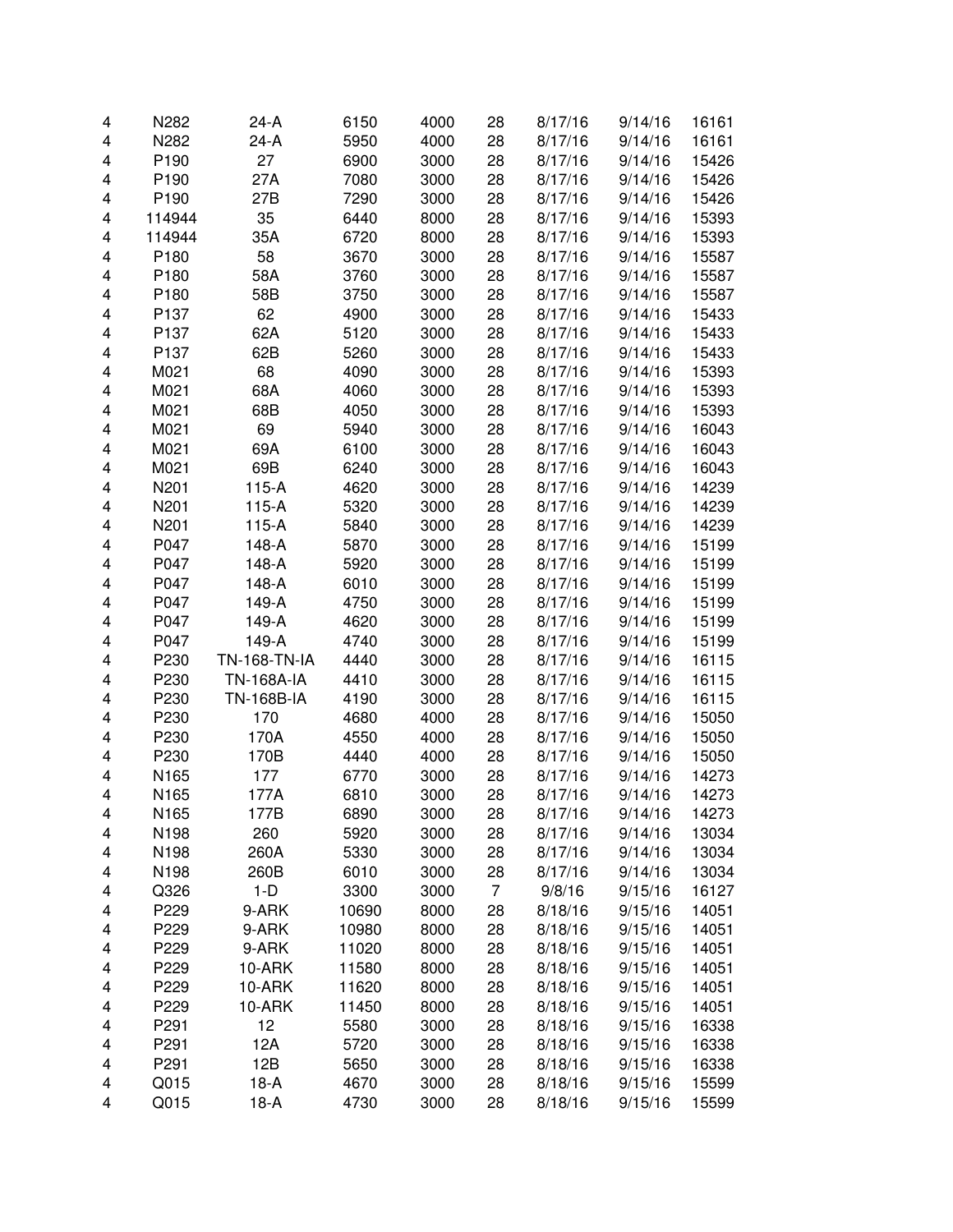| 4 | Q015             | $18-A$         | 4640 | 3000         | 28 | 8/18/16 | 9/15/16 | 15599 |
|---|------------------|----------------|------|--------------|----|---------|---------|-------|
| 4 | P296             | $18-A$         | 5440 | 3000         | 28 | 8/18/16 | 9/15/16 | 16188 |
| 4 | P296             | $18-A$         | 5670 | 3000         | 28 | 8/18/16 | 9/15/16 | 16188 |
| 4 | 114944           | 36             | 6110 | 3000         | 28 | 8/18/16 | 9/15/16 | 16422 |
| 4 | 114944           | 36A            | 6300 | 3000         | 28 | 8/18/16 | 9/15/16 | 16422 |
| 4 | P356             | 44             | 5580 | 3000         | 28 | 8/18/16 | 9/15/16 | 15610 |
| 4 | P356             | 44A            | 5970 | 3000         | 28 | 8/18/16 | 9/15/16 | 15610 |
|   | P356             | 44B            | 5970 |              |    |         |         |       |
| 4 |                  |                |      | 3000         | 28 | 8/18/16 | 9/15/16 | 15610 |
| 4 | M021             | 70             | 4740 | 3000         | 28 | 8/18/16 | 9/15/16 | 15393 |
| 4 | M021             | 70A            | 5170 | 3000         | 28 | 8/18/16 | 9/15/16 | 15393 |
| 4 | M021             | 70B            | 5340 | 3000         | 28 | 8/18/16 | 9/15/16 | 15393 |
| 4 | P230             | 172            | 760  | <b>GROUT</b> | 28 | 8/18/16 | 9/15/16 | 16343 |
| 4 | P230             | 172A           | 770  | <b>GROUT</b> | 28 | 8/18/16 | 9/15/16 | 16343 |
| 4 | P230             | 172B           | 740  | <b>GROUT</b> | 28 | 8/18/16 | 9/15/16 | 16343 |
| 4 | P922             | $20-C$         | 3680 | 3000         | 14 | 9/1/16  | 9/15/16 | 16086 |
| 4 | M950             | 355-D          | 4140 | 3000         | 7  | 9/8/16  | 9/15/16 | 15520 |
| 4 | N198             | 262            | 4650 | 3000         | 28 | 8/18/16 | 9/15/16 | 13034 |
| 4 | N198             | 262A           | 4950 | 3000         | 28 | 8/18/16 | 9/15/16 | 13034 |
| 4 | N198             | 262B           | 5110 | 3000         | 28 | 8/18/16 | 9/15/16 | 13034 |
| 4 | M305             | DR-280         | 6170 | 3000         | 28 | 8/18/16 | 9/15/16 | 13108 |
| 4 | M305             | <b>DR-280A</b> | 5600 | 3000         | 28 | 8/18/16 | 9/15/16 | 13108 |
| 4 | M305             | <b>DR-280B</b> | 5700 | 3000         | 28 | 8/18/16 | 9/15/16 | 13108 |
| 4 | M950             | 343            | 8020 | 3000         | 28 | 8/18/16 | 9/15/16 | 15592 |
| 4 | M950             | 343A           | 7910 | 3000         | 28 | 8/18/16 | 9/15/16 | 15592 |
| 4 | M950             | 343B           | 7850 | 3000         | 28 | 8/18/16 | 9/15/16 | 15592 |
| 6 | N198             | 263            | 5100 | 3000         | 28 | 8/18/16 | 9/15/16 | 15452 |
| 6 | N198             | 263A           | 5220 | 3000         | 28 | 8/18/16 | 9/15/16 | 15452 |
| 4 | 108854.04        | 1              | 5450 | 3000         | 28 | 8/18/16 | 9/15/16 | 16120 |
| 4 | 108854.04        | 1A             | 5700 | 3000         | 28 | 8/18/16 | 9/15/16 | 16120 |
|   |                  | 1B             |      |              |    |         |         |       |
| 4 | 108854.04        |                | 5330 | 3000         | 28 | 8/18/16 | 9/15/16 | 16120 |
| 4 | 114981.01        | $11-A$         | 6330 | 3000         | 28 | 8/19/16 | 9/16/16 | 15605 |
| 4 | 114981.01        | $11 - B$       | 6560 | 3000         | 28 | 8/19/16 | 9/16/16 | 15605 |
| 4 | 114981.01        | $11-C$         | 6570 | 3000         | 28 | 8/19/16 | 9/16/16 | 15605 |
| 4 | P190             | 28             | 7390 | 3000         | 28 | 8/19/16 | 9/16/16 | 15425 |
| 4 | P190             | 28A            | 7150 | 3000         | 28 | 8/19/16 | 9/16/16 | 15425 |
| 4 | P190             | 28B            | 7250 | 3000         | 28 | 8/19/16 | 9/16/16 | 15425 |
| 4 | P <sub>261</sub> | 28             | 5310 | 3000         | 28 | 8/19/16 | 9/16/16 | 14339 |
| 4 | P <sub>261</sub> | 28A            | 5260 | 3000         | 28 | 8/19/16 | 9/16/16 | 14339 |
| 4 | P261             | 28B            | 5240 | 3000         | 28 | 8/19/16 | 9/16/16 | 14339 |
| 4 | P <sub>261</sub> | 29             | 5050 | 3000         | 28 | 8/19/16 | 9/16/16 | 14339 |
| 4 | P261             | 29A            | 4710 | 3000         | 28 | 8/19/16 | 9/16/16 | 14339 |
| 4 | P <sub>261</sub> | 29B            | 5070 | 3000         | 28 | 8/19/16 | 9/16/16 | 14339 |
| 4 | P180             | 59             | 4120 | 3000         | 28 | 8/19/16 | 9/16/16 | 15587 |
| 4 | P180             | 59A            | 4560 | 3000         | 28 | 8/19/16 | 9/16/16 | 15587 |
| 4 | P180             | 59B            | 4130 | 3000         | 28 | 8/19/16 | 9/16/16 | 15587 |
| 4 | P047             | $150-A$        | 5830 | 3000         | 28 | 8/19/16 | 9/16/16 | 15199 |
| 4 | P047             | $150-A$        | 5910 | 3000         | 28 | 8/19/16 | 9/16/16 | 15199 |
| 4 | P047             | $150-A$        | 5350 | 3000         | 28 | 8/19/16 | 9/16/16 | 15199 |
| 4 | P047             | $151-A$        | 5330 | 3000         | 28 | 8/19/16 | 9/16/16 | 15199 |
| 4 | P047             | $151-A$        | 5560 | 3000         | 28 | 8/19/16 | 9/16/16 | 15199 |
| 4 | P047             | $151 - A$      | 5800 | 3000         | 28 | 8/19/16 | 9/16/16 | 15199 |
| 4 | N165             | 178            | 6590 | 3000         | 28 | 8/19/16 | 9/16/16 | 14273 |
|   |                  |                |      |              |    |         |         |       |